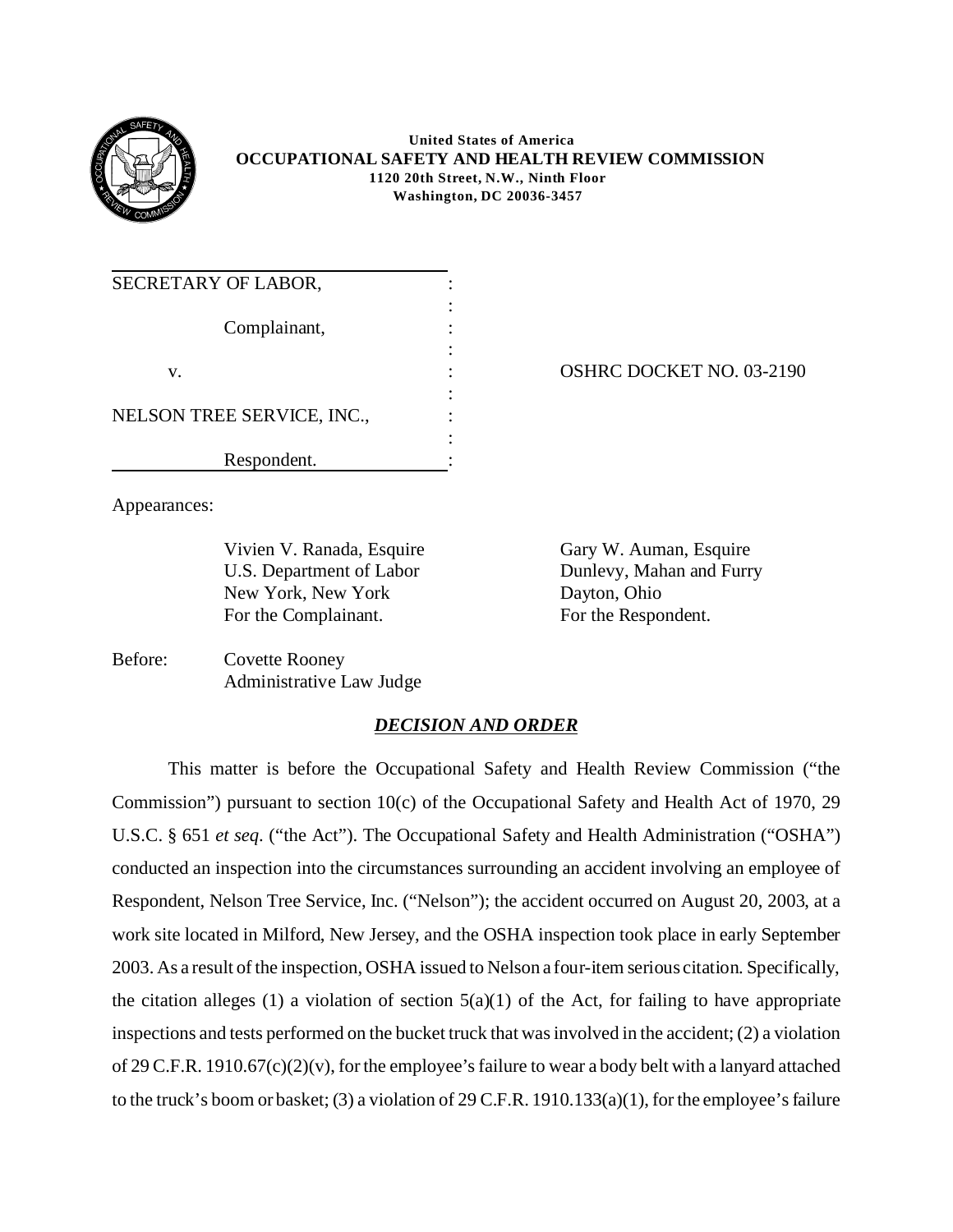to wear appropriate eye protection; and (4) a violation of 29 C.F.R. 1910.269(c), for failing to ensure that the employee in charge conducted a job briefing before the start of work on August 20, 2003. Nelson contested the citation and the proposed penalties, and a hearing was held in this matter on November 4, 2004, in Plymouth Meeting, Pennsylvania.

## *The Accident*

On August 20, 2003, Nelson crews were assigned to trim tree branches from around utility lines along a rural road in Milford, New Jersey. One crew, headed up by Christopher Huge, arrived about 7:30 a.m. and set up, after which Mr. Huge went up in the bucket of his truck and began working. Another crew, headed up by Joseph Longyhore, arrived around 8 a.m. and set up. Mr. Longyhore then went up in the bucket of his truck, and, when he was about even with Mr. Huge, who was about 50 feet away, he asked Mr. Huge a question about the work to be done. Mr. Huge answered the question and then went back to his work; however, seconds later, Mr. Huge heard a loud bang, and he saw that the boom of Mr. Longyhore's truck had collapsed and that Mr. Longyhore, who had been ejected from the bucket, was injured and unconscious. Emergency help was summoned, and Mr. Longyhore survived, but he sustained a severe scalp laceration and several bone fractures. The cause of the accident was determined to be the failure of the crank arm assembly on the truck's boom. (Tr. 11-12, 15-18, 26, 32, 54, 101-03, 107-08, 122, 125-26, 129-30, 146-47).

## *Citation 1 - Item 1 - Alleged Violation of Section 5(a)(1) of the Act*

This item alleges a violation of section  $5(a)1$ ) of the Act, as follows:

Section 5(a)(1) of the Occupational Safety and Health Act of 1970: the employer did not furnish employment and a place of employment which were free from recognized hazards that were causing or likely to cause death or serious physical harm to employees in that employees were exposed to the hazard of falling:

(a) 181 Miller Park Road, Milford, New Jersey - 1996 GMC TECO SATURN S-5 Boom Truck: NJ Registration #X-9434N/Vin#1GDL7H1J4TJ513647: On or about 8/20/2003, an employee was exposed to a falling hazard up to approx. thirty (30) feet, while working in a vehicle-mounted elevating and rotating work platform.

One feasible and acceptable method to correct this hazard is to: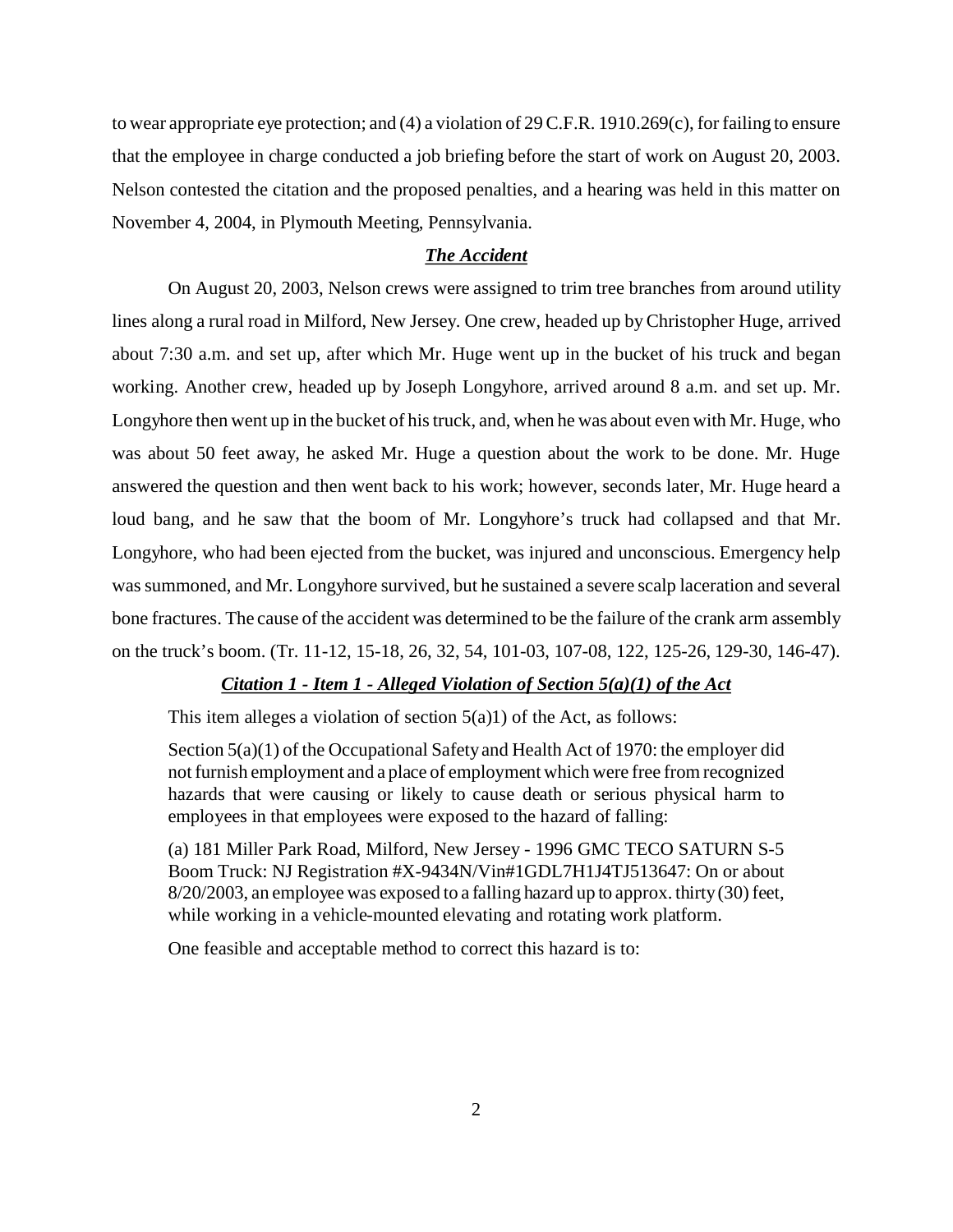1.) Perform and record inspections and test on the vehicle-mounted elevating and rotating work platform at **regular intervals** in accordance with the American National Standards Institute ANSI A92.2-1990.<sup>1</sup>

2.) Follow the **inspection requirements** for structural members in the TECO SATURN S-5 "OPERATIONS MANUAL."

REFERENCE: American National Standards Institute ANSI A92.2-1990.

To prove a violation of section  $5(a)(1)$ , the general duty clause, the Secretary must establish that (1) a condition or activity in the employer's workplace presented a hazard to employees, (2) the cited employer or the employer's industry recognized the hazard, (3) the hazard was causing or likely to cause death or serious physical harm, and (4) feasible means existed to eliminate or materially reduce the hazard. *Well Solutions, Inc.*, 17 BNA OSHC 1211, 1213 (No. 91-340, 1995). The Secretary contends that the cited bucket truck was not inspected and tested as required by ANSI 92.2-1990. Nelson, on the other hand, contends that the cited truck was inspected as required.

John Frowd, the OSHA Compliance Officer ("CO") who conducted the inspection, testified that when he requested the inspection records for the truck, Nelson gave him C-1, showing that a company named Quest had inspected a Nelson truck on February 12, 2003.<sup>2</sup> The CO further testified that although C-1 was the type of comprehensive inspection report he was looking for, especially since it included the boom and its various components, the vehicle identification number ("VIN") appearing on C-1 was not the same as the one he obtained during his inspection.<sup>3</sup> The CO said that

<sup>2</sup>The Quest report is captioned "Bucket Truck Periodic Inspection." The CO testified he had reviewed ANSI 92.2-1990, that the relevant portion was section 8.2.2, and that that section required periodic inspections and tests to be done from 1 to 12-month intervals. (Tr. 38-41; C-2).

<sup>&</sup>lt;sup>1</sup>As issued, the citation and complaint referenced "ANSI A92.2-1969." On October 28, 2004, the Secretary moved to replace the reference to ANSI A92.2-1969 with ANSI A92.2-1990, based on her having learned that ANSI and the A92 Committee had promulgated ANSI A92.2- 1990, for Vehicle-Mounted Elevating and Rotating Aerial Devices, which applies to "both new and existing units delivered by sale, lease, rental or any form of beneficial use on or after [July 2, 1991]." The Secretary attached a copy of the 1990 standard to her motion, and the 1990 standard is also C-2 in the record. After considering Respondent's objections to the motion, and after hearing further arguments from the parties, the motion was granted on November 2, 2004.

<sup>&</sup>lt;sup>3</sup>The record shows that the Nelson crew leaders who operated the trucks did daily, weekly and monthly inspections of their trucks; the record also shows that these inspections included the boom. However, the evidence establishes these inspections would not have detected a structural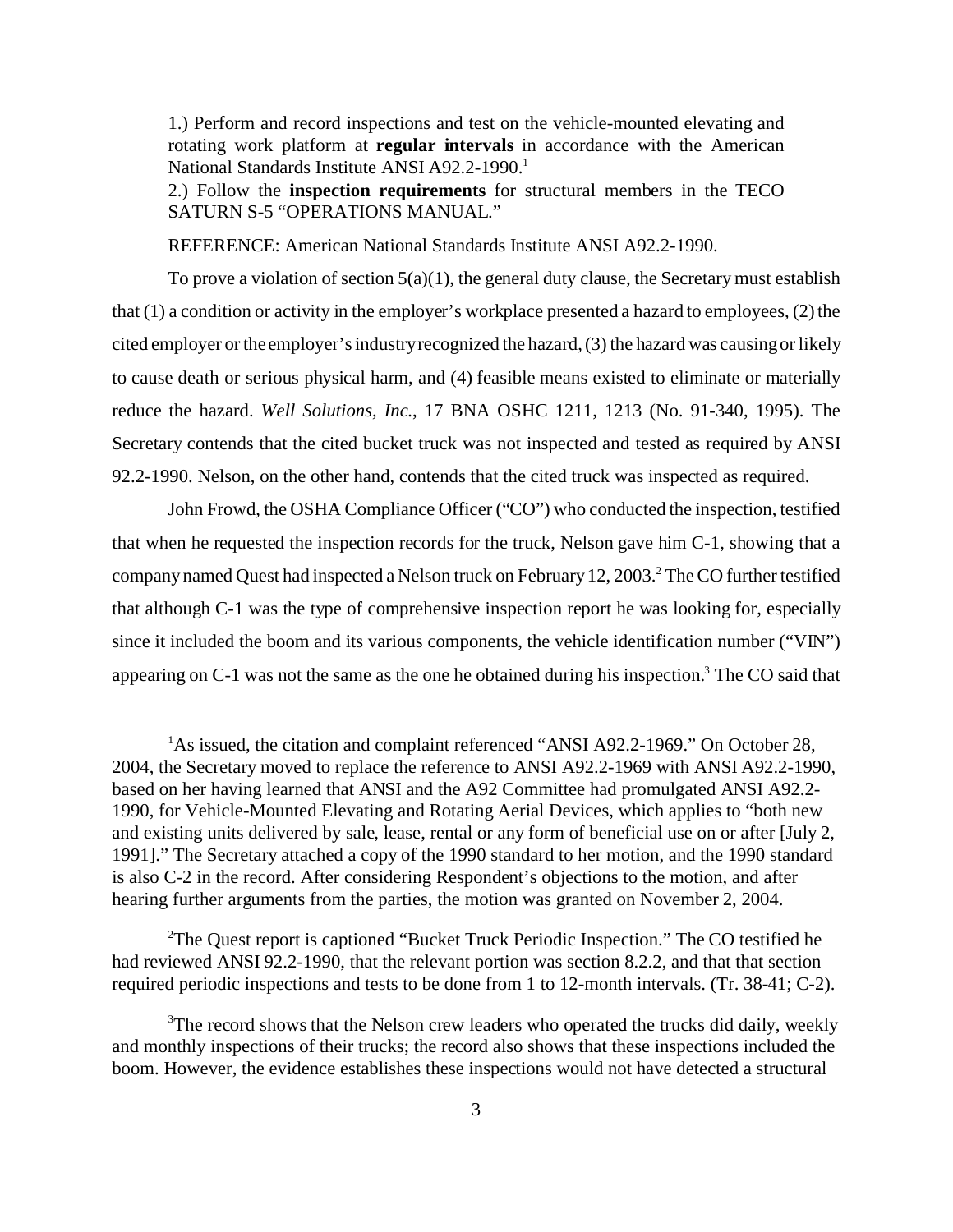he himself had not inspected the truck but that he had spoken to the police officer who investigated the accident; the police officer had obtained the truck's license plate number and VIN, and the VIN the police officer had given him was not the one shown on C-1.<sup>4</sup> The CO also said that he was given no proof of a similar inspection of the subject truck (Tr. 7-8, 11, 14, 26-30, 46-48).

The Secretary asserts that, based on the foregoing, she has established that the cited truck was not inspected as required by ANSI 92.2-1990. I do not agree, for the reasons that follow.

First, since the CO did not ever inspect the truck himself, he had to rely upon what the police officer told him.<sup>5</sup> The CO testified that the police officer told him that he had gotten the plate number from the plate itself and had then called in the plate number to get the VIN; the CO also testified that when he asked him about it, the police officer told him that he had not physically climbed into the cab to get the VIN. According to the CO, getting the VIN by calling in the license plate number was "common practice." (Tr. 46-48). Thus, the Secretary has presented no conclusive proof that the VIN the police officer obtained was the actual VIN for the cited bucket truck.

Second, James Craner, Nelson's current safety director, testified that R-X was Quest's annual inspection for Nelson Truck No. 835-6813.<sup>6</sup> He explained that the reason the original truck number (No. 724-1863) was crossed out on R-X and the new number (No. 835-6813) was written in by hand was because Asplundh Tree Service ("Asplundh") had purchased Nelson and had required Nelson to renumber all of its trucks with the system Asplundh used.<sup>7</sup> He further explained that  $D-1$ , photos

problem such as the one here. (Tr. 27, 75-77, 88-89, 98-99, 115, 140-44, 147; R-A, R-B).

<sup>4</sup> The VIN appearing in the citation is 1GDL7H1J4TJ513647; the VIN shown on C-1, on the other hand, is 1GDL7H1J9TJ513059.

<sup>5</sup> As indicated *supra*, the accident took place on August 20, 2003, and it was reported to OSHA the same day; however, no one from OSHA went to the site on August 20, and CO Frowd did not begin his inspection until September 9, 2003. Further, while the CO testified that he had made an effort to inspect the truck, he never actually inspected it. (Tr. 11, 44-46, 53-54).

<sup>6</sup> Mr. Craner has been Nelson's safety director since early 2004; he was a safety specialist with Nelson at the time of the accident, and he worked his way up to his present position after 20 years in the tree-trimming business. (Tr. 150, 169-70).

 $7$ Mr. Craner did not recall the purchase date. (Tr. 164-65).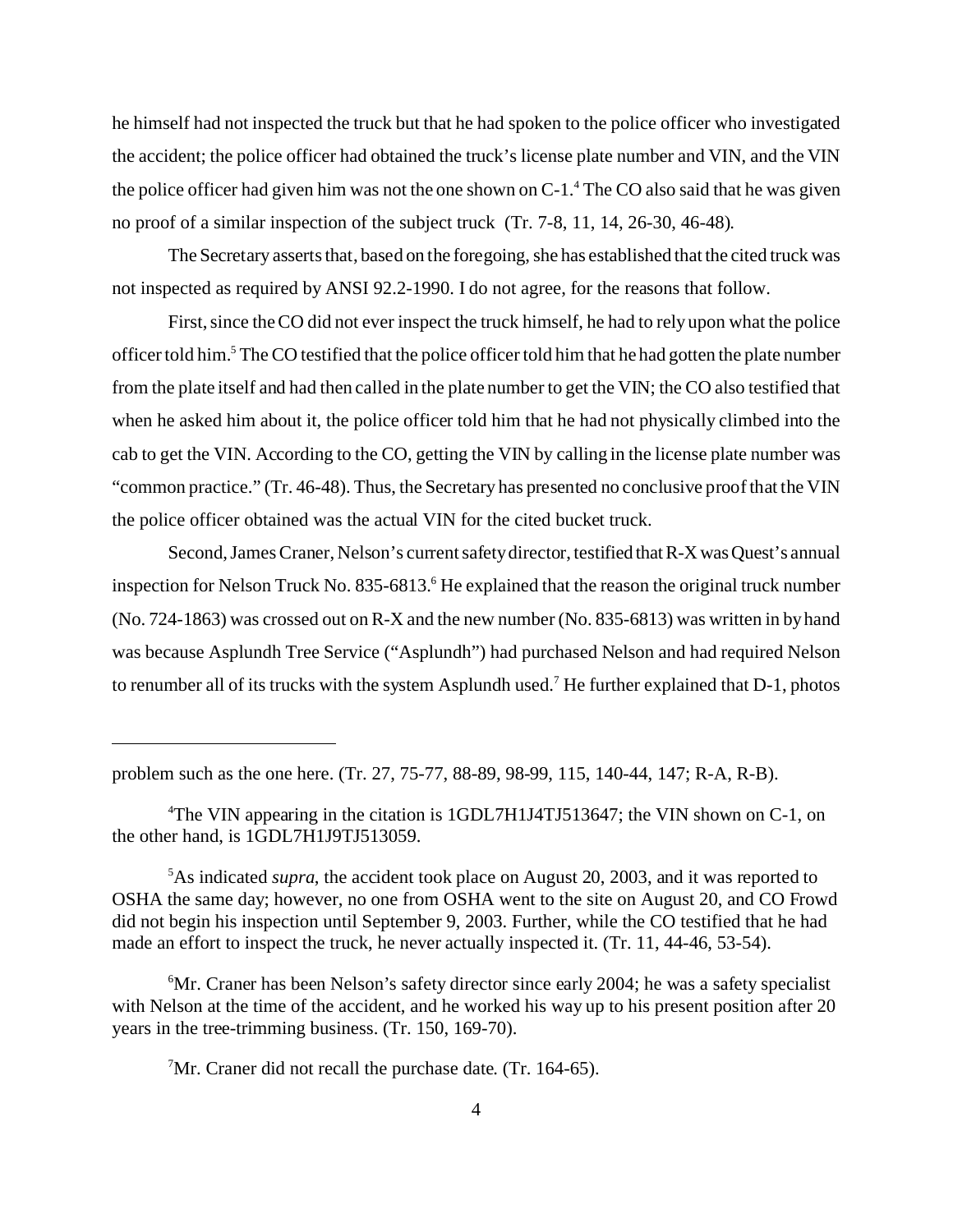the investigating police officer took at the scene on the day of the accident, showed a truck bearing the number 835-6813.<sup>8</sup> Finally, Mr. Craner explained that he had gone to the company's garage in Ashland, Ohio, where Truck No. 835-6813 was located, on November 1, 2004, to check the truck's VIN; he had found the VIN to be the same one shown on R-X, that is, 1GDL7H1J9TJ513059. Mr. Craner said it was possible that the wrong license plate had been put on Truck No. 835-6813; he also said that that was not a safety violation. (Tr. 150, 160-70).

At the hearing, the Secretary's counsel objected to the admission of R-X for the purpose of showing the truck number, particularly since the original number had been crossed out and the new number written in by hand. (Tr. 160-64). However, it is clear that C-1 and R-X are the same document; the only difference is that C-1 is a copy with larger print, such that the last two digits of the hand-written truck number are cut off, and that R-X is a copy with smaller print, such that the last two digits appear on the document.<sup>9</sup> Furthermore, the Secretary's counsel herself agreed, while she was objecting to the admission of R-X, that the truck in D-1 showed the same truck number, that is, No. 835-6813. (Tr. 163). R-X was accordingly admitted into the record. (Tr. 164).

Also at the hearing, the Secretary's counsel attempted to have admitted into evidence a copy of a certification from the New Jersey Motor Vehicle Commission pertaining to a Nelson truck that bore the same license plate number and VIN as those set out in the citation. The certification was not admitted because the Secretary's counsel had sought its admission as an exhibit during a phone conference held with the parties on November 1, 2004, three days before the hearing, which was a violation of my pre-hearing order.<sup>10</sup> (Tr. 56-61). However, even if the certification had been admitted, I would nonetheless find that the Secretary had not met her burden of proof in this matter.

<sup>8</sup> D-1 was not admitted into evidence; however, the CO testified that he obtained D-1 from the investigating police officer, and both parties used D-1 during their examination of witnesses. (Tr. 12-15, 45, 162-63).

<sup>&</sup>lt;sup>9</sup>Kevin Forgue, Nelson's safety director at the time of the accident, testified to this effect. Mr. Forgue was the safety director for ten years before leaving in March 2004. (Tr. 65, 77-80).

 $10$ <sup>10</sup>The certification was also excluded because counsel, during the phone conference, indicated she already had the document, when in fact she did not. (Tr. 57-61).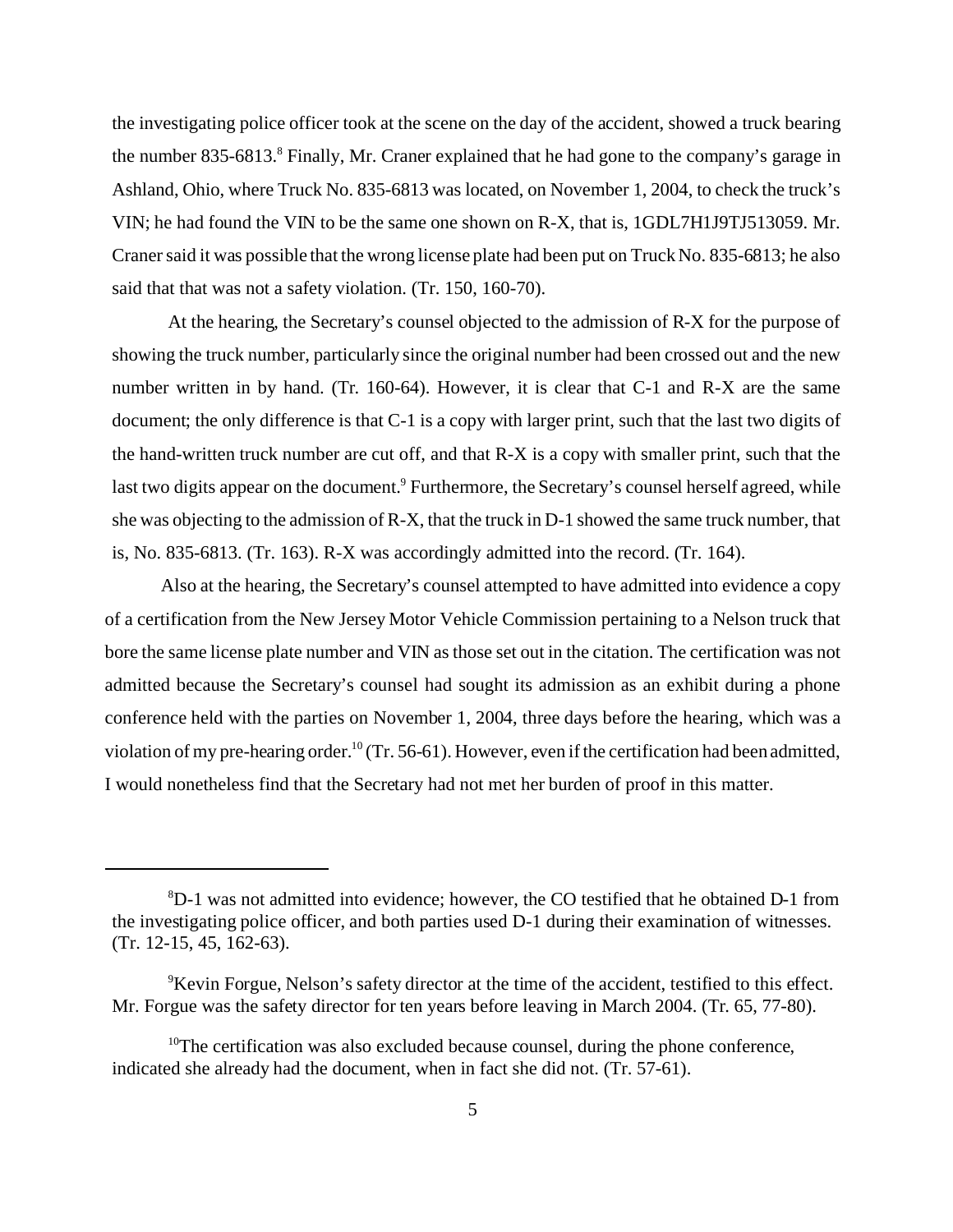According to the testimony of Mr. Craner, he personally checked the VIN on the cited truck and found it to be the same VIN as the one appearing on C-1 and R-X. (Tr. 162-63). Although the Secretary disputes his testimony, I observed Mr. Craner's demeanor, including his body language and facial expressions, as he testified. I found him to be a sincere, credible and convincing witness, and I therefore credit his testimony. Having credited his testimony, and since he was the only individual who testified who actually checked the VIN on the cited truck, I find that the VIN on the truck was the same as the one set out on C-1 and R-X. (Tr. 46, 92, 145-46, 168-69). Moreover, as Nelson asserts, and as Mr. Craner indicated, a plausible explanation for the truck having a VIN different from the one shown on the citation is that the wrong license plate was put on the truck. (Tr. 166). In this regard, John Kellar, a Nelson supervisor in northern New Jersey, testified that new trucks were dispatched from Nelson's main garage in Ashland, Ohio.<sup>11</sup> He also testified that while he had received trucks from Michigan, New York and other states, once a truck was assigned to him in New Jersey, one of his general foremen would obtain New Jersey plates for it. Mr. Kellar agreed with Mr. Craner that it was possible the wrong license plate was put on the cited truck. (Tr. 133-34, 144-45).

As the Secretary points out, Mr. Kellar conceded that he had no direct knowledge that the wrong license plate was put on the truck, and he also conceded he was unaware of any such incident at Nelson before. (Tr. 145). In addition, Mr. Craner admitted that, while he believed that the truck with the VIN as shown on the citation was also a Nelson truck, he had not attempted to locate that truck and ascertain its VIN. (Tr. 169). Regardless, as noted above, the Secretary presented no conclusive evidence that the VIN the police officer obtained was the actual VIN for the cited truck. Further, Mr. Craner, who I found credible, testified he personally checked the VIN on the truck and found it to be the same VIN that was on C-1 and R-X. Based on the evidence of record, Nelson did not violate the general duty clause, as set out in the citation. This item is therefore vacated.

## *Citation 1 - Item 2 - Alleged Violation of 29 C.F.R. 1910.67(c)(2)(v)*

This item alleges a violation of 29 C.F.R. 1910.67 $(c)(2)(v)$ , which states that:

A body belt shall be worn and a lanyard attached to the boom or basket when working from an aerial lift.

 $<sup>11</sup>$ As a supervisor, Mr. Kellar oversees eight foremen, who themselves oversee several</sup> different crews. Mr. Kellar has worked for Nelson for about 12 years. (Tr. 133-34).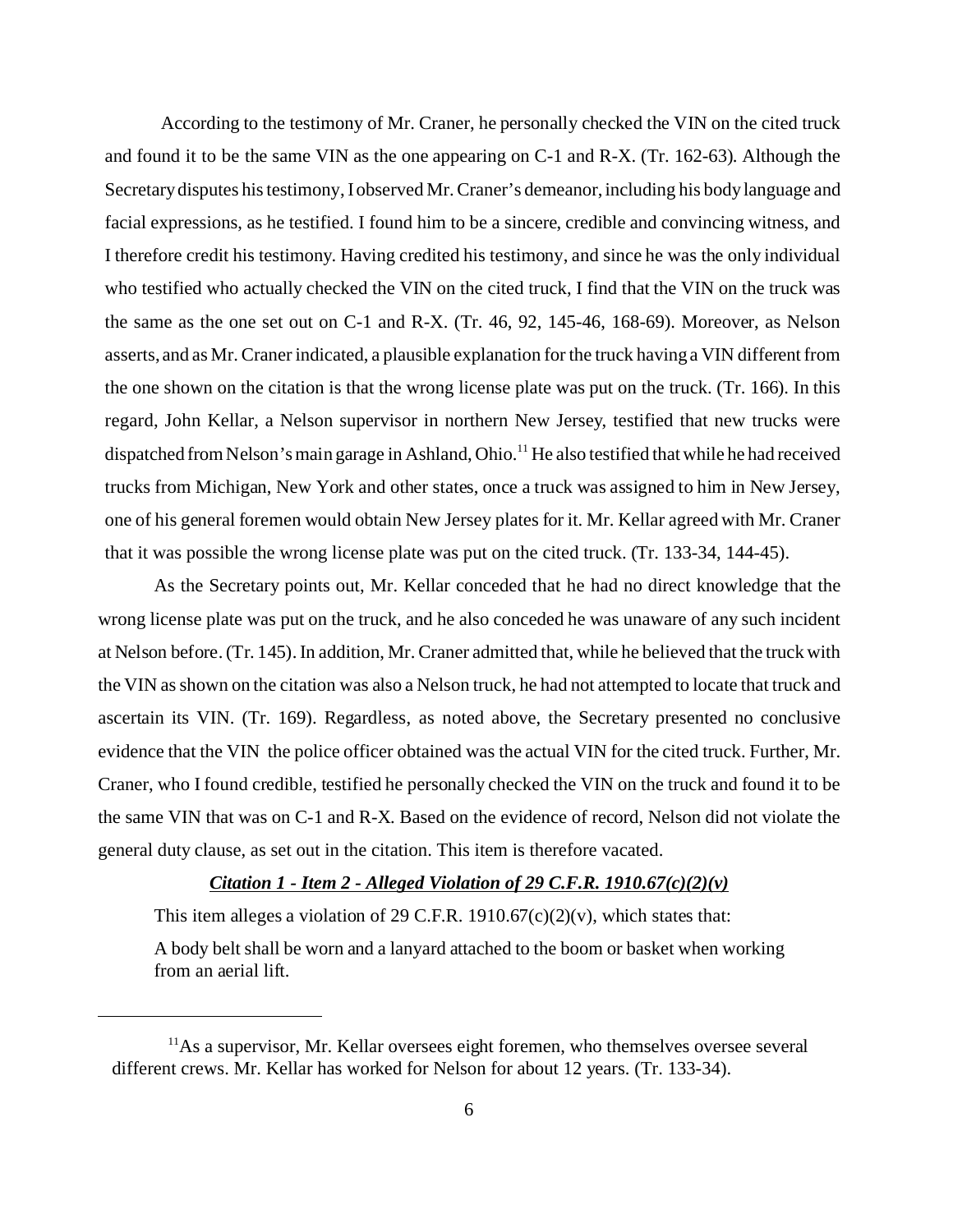The citation alleges a violation of the standard as follows:

a) 181 Miller Park Road, Milford, New Jersey. While the employee was working in a bucket of a TECO SATURN S-5 vehicle mounted elevating and rotating work platform, the CRANK ARM failed causing the boom to fall thirty (30) feet downward, ejecting the employee to the asphalt ground below. Employee was not wearing a body belt or attached to the boom or basket with a lanyard, while the boom was elevated thirty (30) feet. Condition existed on or about 8/20/03.

It is clear from the circumstances of the accident, in that he was ejected from the bucket and onto the roadway, that Mr. Longyhore was not wearing a body belt and tied off as required when the boom collapsed. (Tr. 18). Further, Nelson essentially concedes that Mr. Longyhore was not wearing a body belt and tied off at the time of the accident. *See* R. Brief, p. 12. The Secretary has thus shown three of the four elements necessary to establish the alleged violation, that is, that the cited standard applies, that the standard's terms were violated, and that employees had access to the cited condition. *See, e.g., Kerns Bros. Tree Serv. ("Kerns")*, 18 BNA OSHC 2064, 2067 (No. 96-1719, 2000).

In regard to the fourth element, that the employer had actual or constructive knowledge of the violation, the Third Circuit, where this case arose, has stated as follows:<sup>12</sup>

In cases where the Secretary proves that a company supervisor had knowledge of, or participated in, conduct violating the Act, we do not quarrel with the logic of requiring the company to come forward with some evidence that it has undertaken reasonable safety precautions....We do hold, however, that the Secretary may not shift to the employer the ultimate risk of non-persuasion in a case where the inference of employer knowledge [of a serious violation] is raised only by proof of a supervisor's misconduct.

*Pennsylvania Power & Light Co. v. OSHRC ("PP&L")*, 737 F.2d 350, 357-58 (3d Cir. 1984). In *Kerns*, a case similar to this one and to *PP&L*, in that the person who committed the safety violation was a crew leader, the Commission held that the first step was to decide if the crew leader was a supervisor for purposes of the Act; if so, the next step was to decide if knowledge had been proven under *PP&L*, utilizing three factors: (1) whether supervisors were adequately trained in safety matters, (2) whether reasonable steps were taken to discover safety violations committed by supervisors, and (3) whether the company had a consistently-enforced safety policy. *Kerns*, 18 BNA OSHC at 2068-69.

<sup>&</sup>lt;sup>12"</sup>Where it is highly probable that a Commission decision would be appealed to a particular circuit, the Commission has generally applied the precedent of that circuit in deciding the case – even though it may differ from the Commission's precedent." *Kerns*, 18 BNA OSHC at 2067 (citation omitted).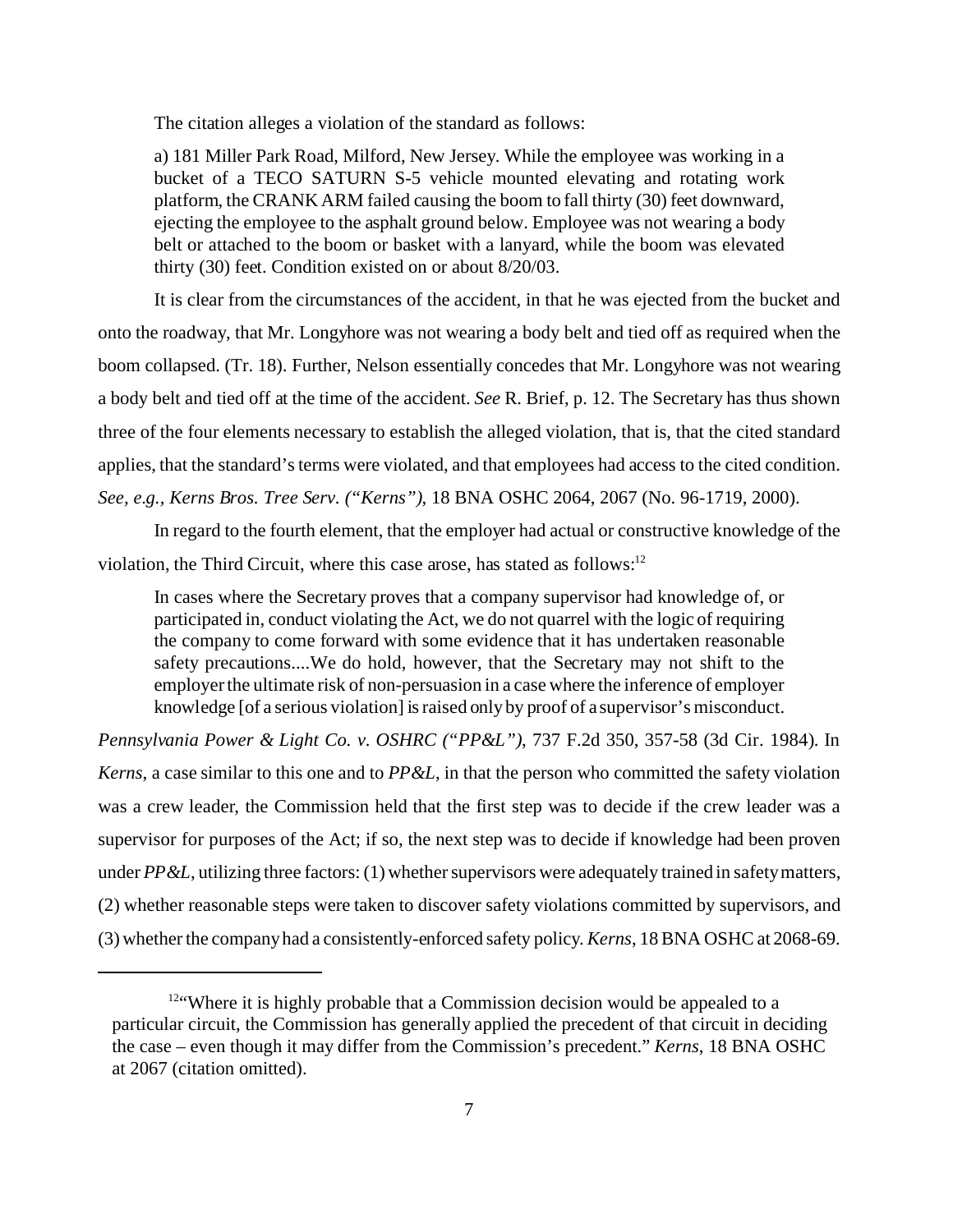In *Kerns*, the Commission noted that an employee who has been delegated authority over other employees, even if only temporarily, is considered a supervisor for purposes of imputing knowledge to an employer. The Commission also noted that it is not the formal title of the employee that is controlling but the substance of the employee's duties, and it cited to various cases in which employees had been held to be supervisors because they were responsible to higher supervision for the progress and execution of the work. *Kerns*, 18 BNA OSHC at 2069 (citations omitted). The Commission found the crew leader in *Kerns* to be a supervisor, as he was "responsible for seeing that the work was done safely and properly, based on the written work order." *Id*. at 2068-69.

With respect to Mr. Longyhore's position, the record shows that he was a Class B trimmer.<sup>13</sup> (Tr. 15-18, 21-22, 67, 125, 147). The record also shows employees went through various classifications before reaching the Class A trimmer position, which was the highest trimmer classification under the general foreman position. (Tr. 66-67, 88-92, 99-100, 118-19, 125, 147-48, 170-71). Christopher Huge, who also had a truck and crew at the site on August 20, 2003, testified that Mr. Longyhore was at the top of the trimmer trainee classifications and that he was running his own truck at the site and was qualified to do so.<sup>14</sup> (Tr. 109, 125). Further, Kevin Forgue, Nelson's safety director at the time of the accident, testified that a B trimmer could run a crew and that on August 20, 2003, Mr. Longyhore was in charge of the truck and the other individual on his crew. (Tr. 65-68, 97-98). Finally, John Kellar, a Nelson supervisor who at the time of the accident oversaw the general foremen in the area where the accident occurred, testified that Mr. Longyhore and Mr. Huge were both in charge of their respective crews at the site on August 20, 2003. (Tr. 133-36). Mr. Huge, Mr. Forgue and Mr. Kellar all testified that crew leaders were responsible for giving their crews daily job briefings, which covered the work to be done and any safety hazards involved, and for holding weekly tailgate safety meetings;

 $13$ Mr. Forgue described Mr. Longyhore as a "B trimmer" or "trimmer trainee," while the CO and Mr. Kellar testified that Mr. Longyhore was a "B trimmer." (Tr. 15-18, 21-22, 67, 147). Based on the testimony of these witnesses, and that of Mr. Huge that Mr. Longyhore was at the top of the trimmer trainee classifications (Tr. 125), I find Mr. Longyhore was a Class B trimmer and that trimmers below the Class A position could also be referred to as "trimmer trainees."

<sup>&</sup>lt;sup>14</sup>Mr. Huge, a Class A trimmer at the time of the accident, is currently a general foreman for Nelson with responsibility for about eight crews; a crew typically has three members but can have as few as two and as many as four or more. (Tr. 88, 97-98, 101-02).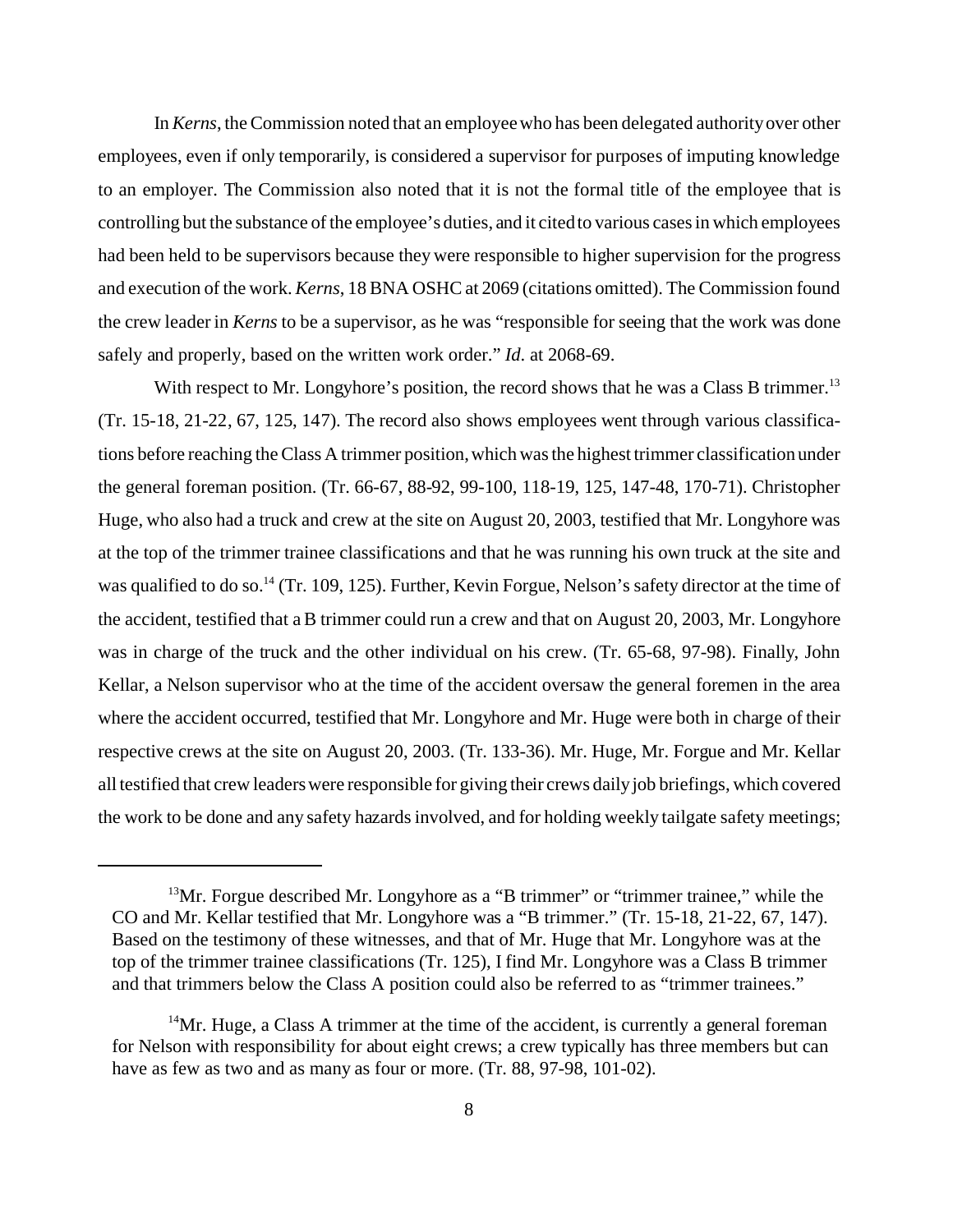James Craner, Nelson's present safety director, also testified that it was the responsibility of the crew leader to hold the daily job briefing. (Tr. 68, 98, 102-05, 109, 117, 135-38, 168).

Based on the foregoing, I find that Mr. Longyhore was a crew leader at the site and that his responsibilities as crew leader, considering the criteria set out in *Kerns*, were such that he was a supervisor under the Act. I also find, for the reasons that follow, that the Secretary has not established employer knowledge, in view of the three factors set out *supra* in *Kerns*.

The first factor is whether supervisors were adequately trained in safety matters. The record shows that new hires received an employee handbook, that Nelson's crew leaders provided workers with on-the-job training, and that an employee moved up through the ranks by taking a test addressing the work activities and safe work practices in the next-rated position; an employee became eligible to take the test for the next-rated position after an appropriate period of time in the lower-rated position, and the general foreman, after reviewing the test and going over with the employee any incorrect answers, and after evaluating the employee's job performance, would determine whether it was time for the employee to move up to the next level. The record further shows that Nelson's crew leaders were responsible for holding daily briefings at the job sites that included information about the work to be done and the safety hazards that were involved; if conditions changed during the day, such that new or different hazards were present, crew leaders were to hold another briefing. Crew leaders were also responsible for holding weekly tailgate safety meetings with their crews; the safety director sent out the meeting materials from Nelson's Dayton office the week before the meeting was to take place, and the general foremen overseeing the crews gave the crew leaders the materials so that they could hold the meetings the following Monday morning. The meetings covered topics such as aerial lift safety and inspections, job briefings and back injury prevention. The tailgate meeting held on May 5, 2003, set out the company rule that when aloft, operators were required to be secured with a body belt and lanyard or a full-body harness. The record establishes that Mr. Longyhore and Mr. Huge both held this meeting and that they and their crew members signed off on the sheets containing the aerial lift meeting information.<sup>15</sup> (Tr. 66-70, 89-92, 98-100, 109-13, 117-20, 135-37, 151-52, 168).

 $15R-C$  and R-J are the sheets documenting that Mr. Longyhore and Mr. Huge both held the May 5, 2003 meeting. The reverse sides of these exhibits, captioned "Job Briefing Check Off Sheet," show the initials of Mr. Longyhore and Mr. Huge for each day that work was done at the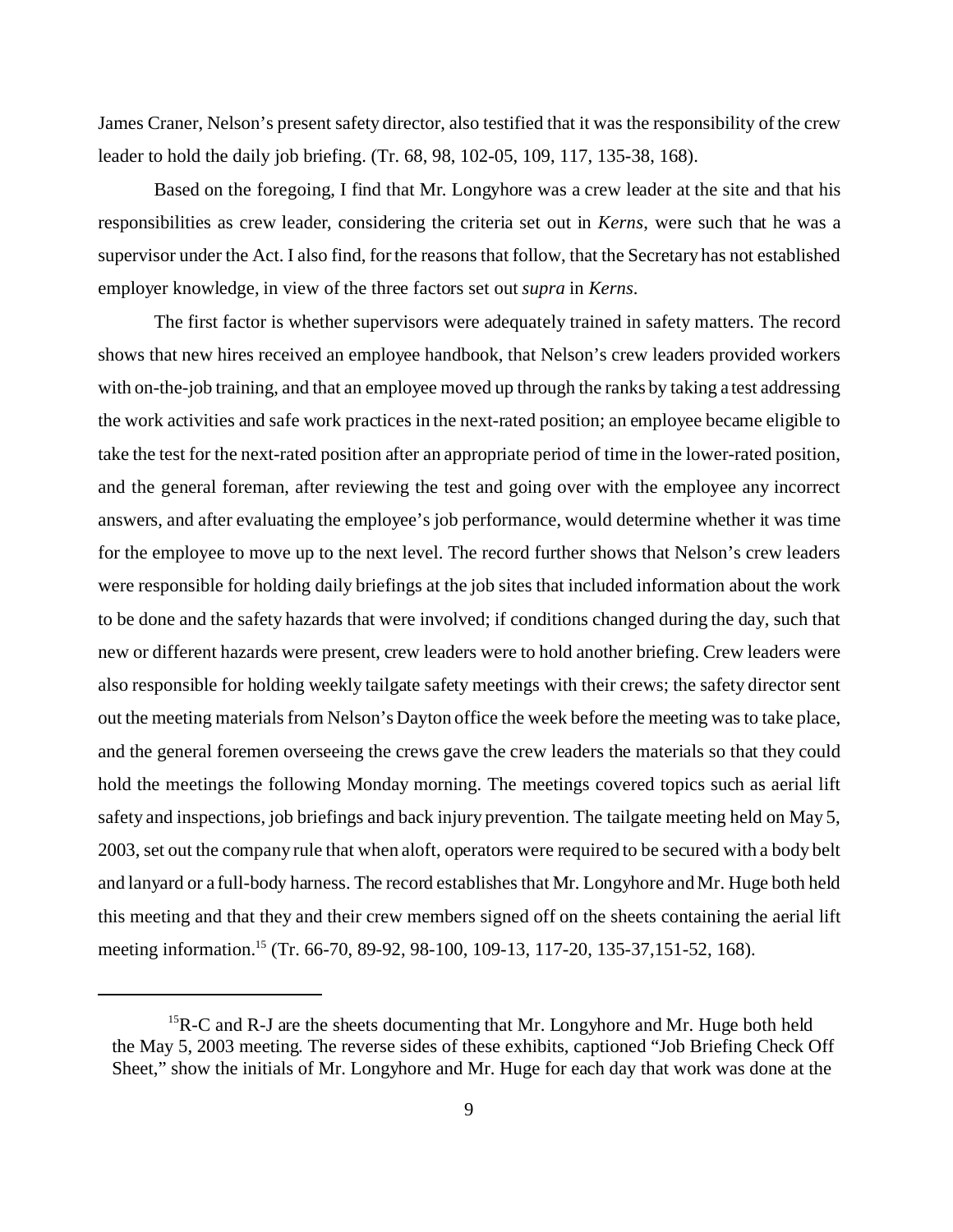The second factor is whether reasonable steps were taken to discover safety violations committed by supervisors. Mr. Huge testified that, as a general foreman, he makes daily visits to the sites where his crews are working and checks for safety violations while there; this includes checking to see if the bucket truck operator is using a body belt, and, because he cannot tell when the operator is aloft if a body belt is in use, he has the operator lower his bucket so that he can see if a belt is being utilized.<sup>16</sup> Mr. Huge further testified that Scott Blocker, who was the general foreman over him and over Mr. Longyhore in August of 2003, also made daily visits to his crews' sites, also checked for safety violations, and also had operators lower their buckets so he could check for body belt use. (Tr. 114-17, 120-23, 127-28). Mr. Kellar testified that, as a supervisor who oversees seven to eight foremen, he is responsible for making sure the foremen are properly managing their crews and taking care of the safety aspects of their crews' work. He said that part of his job involves visiting his foremen's sites and that if he sees a safety violation at a job he will notify the foreman and have him write it up; he also said that he has written up foremen for violations at sites. (Tr. 133-35, 140). Mr. Craner testified that as safety director, he is responsible for developing safety programs, for getting them out into the field, and for making sure they are implemented and followed. He further testified that he is also responsible for maintaining safety-related records, such as documentation of tailgate safety meetings, job briefings and disciplinary actions. Mr. Craner noted that he and three safety specialists perform safety audits of the crews and that any Nelson manager who is out in the field is to ensure that the crews are working safely. He also noted the importance of job briefings, and he identified R-Y as a document that he uses to train crews to ensure they do adequate job briefings.<sup>17</sup> (Tr. 150-58, 165-68)

site that week and, consequently, that a job briefing was done. The general foremen collected the safety meeting sheets from the crew leaders at the end of each week and sent them to the safety director to document that safety meetings and job briefings were held as required. Other exhibits documenting meetings and briefings Mr. Longyhore and Mr. Huge held in the few months before the accident are R-D-I and R-K-N. (Tr. 69-75, 104-07, 111-13, 119-20, 137-39, 151-57).

<sup>&</sup>lt;sup>16</sup>Mr. Huge said the belt cannot be seen as it is below the bucket's top. (Tr. 116-17, 123).

 $17$ Mr. Kellar stated that the general foremen are responsible for checking the tailgate safety meeting and job briefing sheets to make sure they are signed off on properly; if not, the general foreman is to get with the person assigned to the truck and find out why. (Tr. 138-39).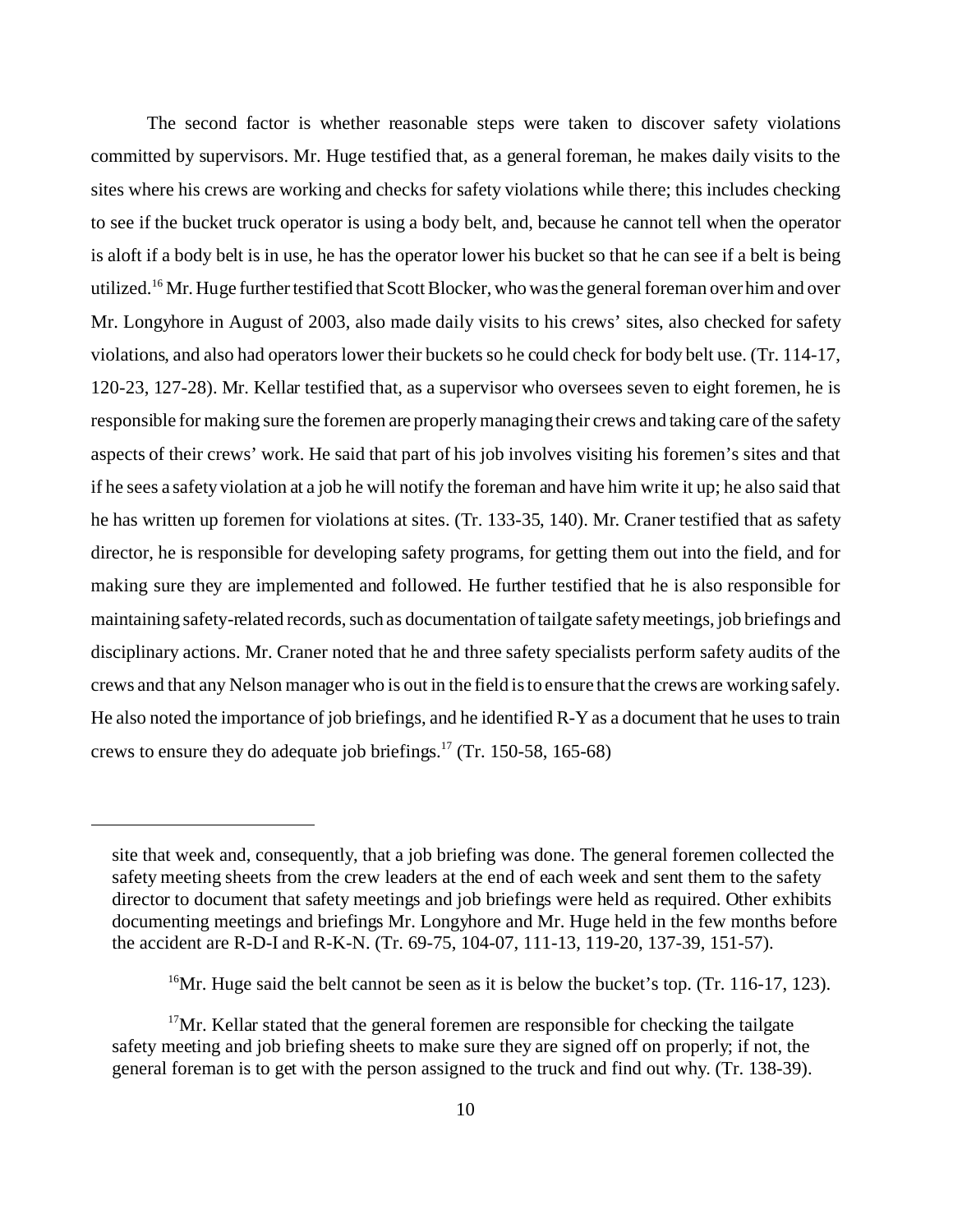The third factor is whether the company had a consistently-enforced safety policy. Mr. Craner and Mr. Forgue, Nelson's current and previous safety directors, respectively, both testified about Nelson's discipline policy. Taken together, their testimony was that Nelson had a four-step progressive discipline policy to enforce its safety requirements that was in effect in August of 2003.<sup>18</sup> The steps consisted of a verbal warning for a first violation, a written warning for a second, suspension for a third violation and termination for a fourth. The manager using the policy had the discretion to bypass steps and could, for example, terminate an employee for a serious safety infraction even if no prior warning had been given. Both Mr. Craner and Mr. Forgue identified R-S as a report from Nelson's computer database detailing the discipline that was issued for safety violations taking place from January 1, 2000 through August 31, 2003, in the region where the accident occurred. (Tr. 80-88, 157-60). Mr. Forgue noted that R-S showed an incident where an employee had been suspended for not wearing a body belt and hard hat.19 He also noted that Mr. Longyhore's failure to use fall protection did not appear in R-S because Nelson did not issue discipline until the injured employee returned to work; his belief was that Mr. Longyhore had not ever returned to work after the accident. (Tr. 93-97).

In addition to the above, Mr. Kellar, the supervisor who was over Mr. Blocker and the crews headed up by Mr. Huge and Mr. Longyhore, testified that Mr. Longyhore, to his knowledge, had never been disciplined for not using protective equipment. (Tr. 146). Furthermore, Mr. Huge testified that he had worked with Mr. Longyhore on other jobs, that he had never seen him working without his protective equipment, and that he had never seen or heard Mr. Blocker discipline Mr. Longyhore for not using his protective equipment; he also testified that although he saw that Mr. Longyhore was wearing his safety glasses just before the accident, he could not tell if Mr. Longyhore was using his body belt and lanyard due to the height of the bucket's top. Mr. Huge noted that Mr. Blocker had driven by the site that morning, around 7:50 a.m., and had not stopped but that this was not unusual; he indicated that Mr. Blocker had probably been going to one of his other sites and that, based on his customary practice, he

<sup>&</sup>lt;sup>18</sup>The program is still in effect, and its provisions are summarized in Nelson's employee handbook. (Tr. 159; R-O).

 $19R-S$  shows another incident in which an employee was suspended for not wearing a safety lanyard. (R-S, p. 9). R-S also shows other incidents of discipline for failure to wear other protective equipment, such as hard hats, eye wear, vests and chaps. (R-S, pp. 1, 3-8, 10, 12).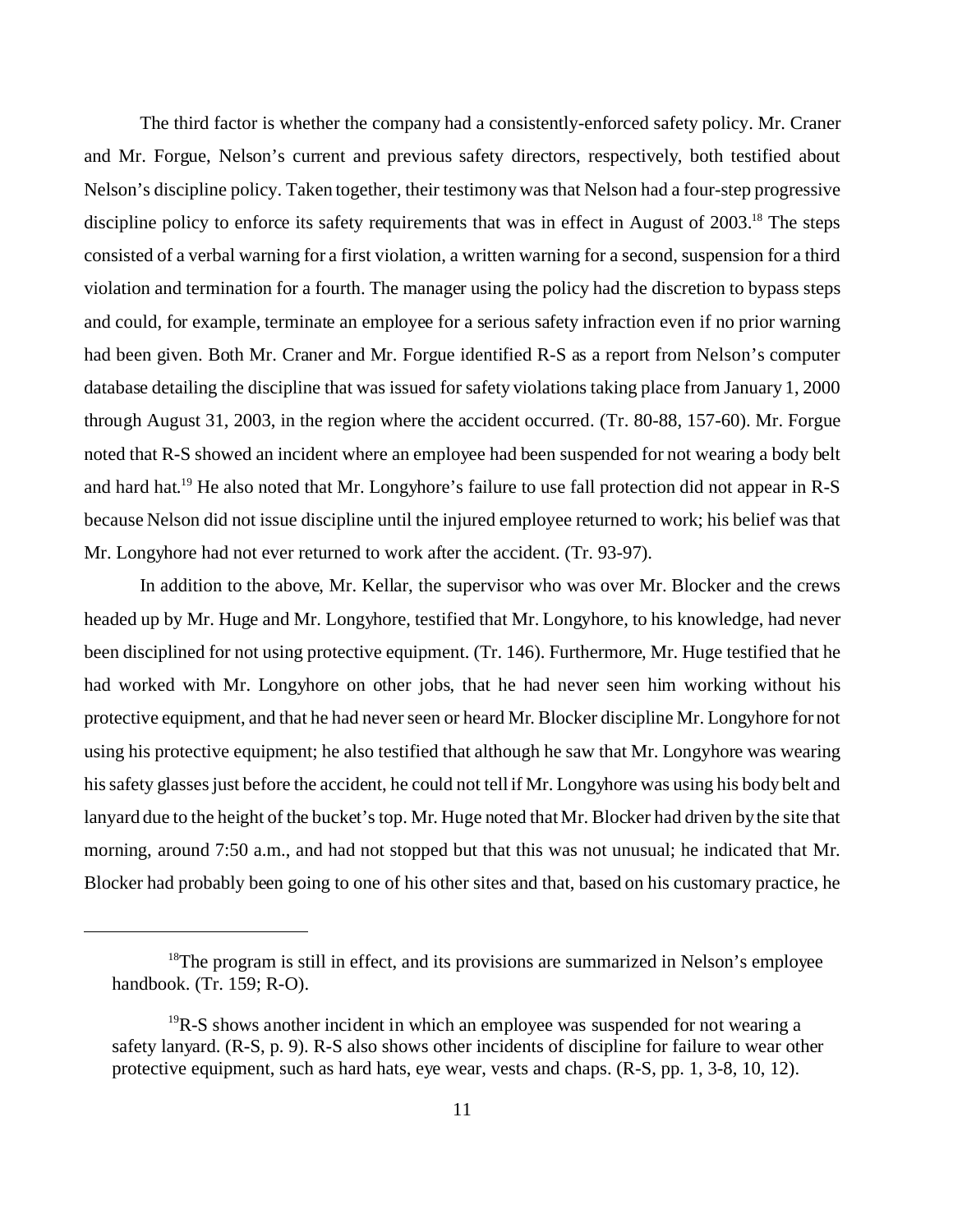would have returned to the subject site at least twice that day to check on the work and safety matters. (Tr. 102-03, 107-10, 113-17, 122-23, 127).

To rebut the foregoing, the Secretary points to the testimony of CO Frowd that Mr. Longyhore had told him, during his telephone interview with him on September 9, 2003, that Mr. Blocker had given him two verbal warnings in the past for not wearing a body belt; Mr. Longyhore had also told him that the reason that Mr. Blocker did not write him up was because he (Mr. Longyhore) was a hard-working employee and Mr. Blocker had decided to overlook the incidents. (Tr. 16, 174-75). However, CO Frowd admitted that Mr. Blocker had told him that Mr. Longyhore had been a model employee who had been compliant in his use of protective equipment, including safety belts and lanyards, and that he had not given Mr. Longyhore any verbal reprimands; the CO also admitted that Mr. Blocker had told him that, following the accident, he had received a one-week suspension from work for his failure to enforce safety rules. (Tr. 176).

Upon considering the CO's testimony about what Mr. Longyhore told him, I note first that it is contrary to what Mr. Blocker stated. I note also that Mr. Longyhore informed the CO during their interview that he had not been wearing safety glasses at the time of the accident, which is contrary to the testimony of Mr. Huge, set out above.<sup>20</sup> I observed the demeanor of Mr. Huge, including his body language and his facial expressions, while he was on the witness stand. I found him to be a sincere and believable witness, and I therefore credit his testimony in general and his specific testimony that he saw that Mr. Longyhore was wearing his safety glasses just before the accident. Besides these factors, I note that although Mr. Longyhore was set out as a witness on the Secretary's witness list, he did not appear at the hearing. (Tr. 174). Because I was unable to observe Mr. Longyhore's demeanor, and because his statements to the CO are contrary to other reliable evidence in the record, I do not credit what he told the CO during their telephone interview and conclude that his statements may well have been an attempt to exculpate himself in the matter of the accident.

<sup>&</sup>lt;sup>20</sup>Mr. Longyhore apparently informed the CO that he had not been wearing any protective equipment, except for a safety helmet, at the time of the accident. (Tr. 18-19, 25-26).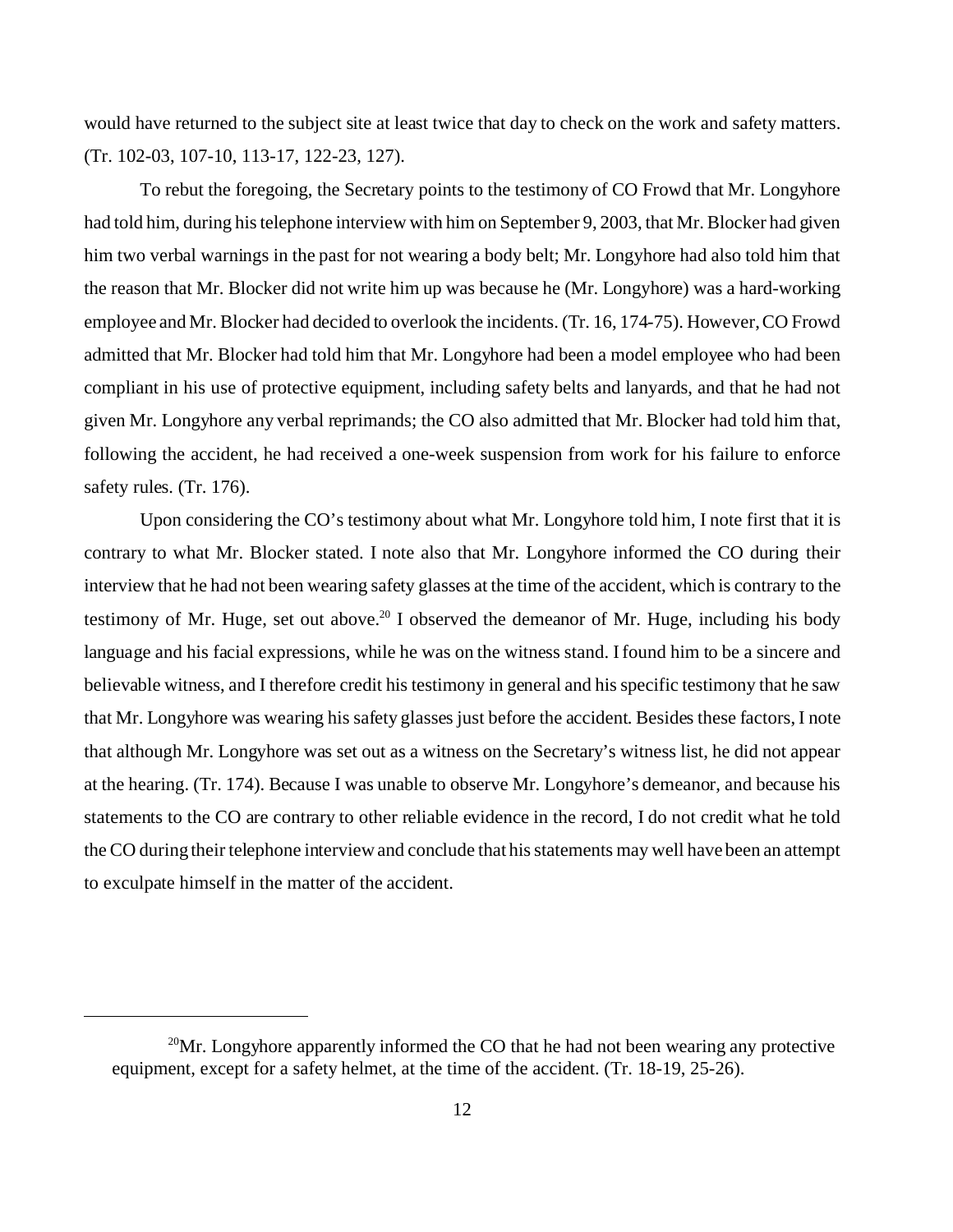For all of the reasons set out *supra*, and pursuant to the three factors noted above in *Kerns*, I conclude that the Secretary has not met her burden of proving employer knowledge with respect to this citation item.21 This item is accordingly vacated.

#### *Citation 1 - Item 3 - Alleged Violation of 29 C.F.R. 1910.133(a)(1)*

This item alleges a violation of 29 C.F.R. 1910.133(a)(a), which provides that:

The employer shall ensure that each affected employee uses appropriate eye or face protection when exposed to eye or face hazards from flying particles, molten metal, liquid chemicals, acids or caustic liquids, chemical gases or vapors, or potentially injurious light radiation.

The citation alleges a violation of the above standard as follows:

a) 181 Miller Park Road, Milford, New Jersey. An employee working in the elevated bucket of a vehicle-mounted elevating and rotating work platform, while engaged in tree trimming operations, was not wearing eye protection. This condition existed on or about 8/20/03.

The CO testified that during their phone conversation on September 9, 2003, he learned that Mr. Longyhore had not been wearing eye protection at the time of the accident. (Tr. 16-19, 25, 50-51). However, Mr. Huge testified that when he saw him just before the accident, Mr. Longyhore was wearing safety glasses; Mr. Huge also testified that he was about 50 feet away from Mr. Longyhore at that time. Mr. Huge stated that the safety glasses were not on Mr. Longyhore when he went to help him after the accident, and he indicated his belief that the glasses had come off when the accident occurred; in this regard, he noted that Mr. Longyhore also had been wearing a safety helmet and that it had fallen off and landed in some nearby bushes. (Tr. 108, 122, 129-30).

As set out on page 12 of this decision, in the discussion relating to Item 2, I found Mr. Huge to be a sincere and believable witness, and I credited his testimony about having seen Mr. Longyhore wearing safety glasses just before the accident. In that discussion, I noted the CO's testimony that Mr. Longyhore told him that he was not wearing eye protection at that time. However, I did not credit what

 $2<sup>11</sup>$  also find that the evidence of record establishes Nelson's contention that the accident was due to unpreventable employee misconduct; to prove this affirmative defense, pursuant to Commission precedent, the employer must show that (1) it had established work rules designed to prevent the violation, (2) it had adequately communicated the rules to its employees, (3) it had taken steps to discover violations, and (4) it had effectively enforced the rules when violations were detected. *Jensen Constr. Co.*, 7 BNA OSHC 1477, 1479 (No. 76-1538, 1979).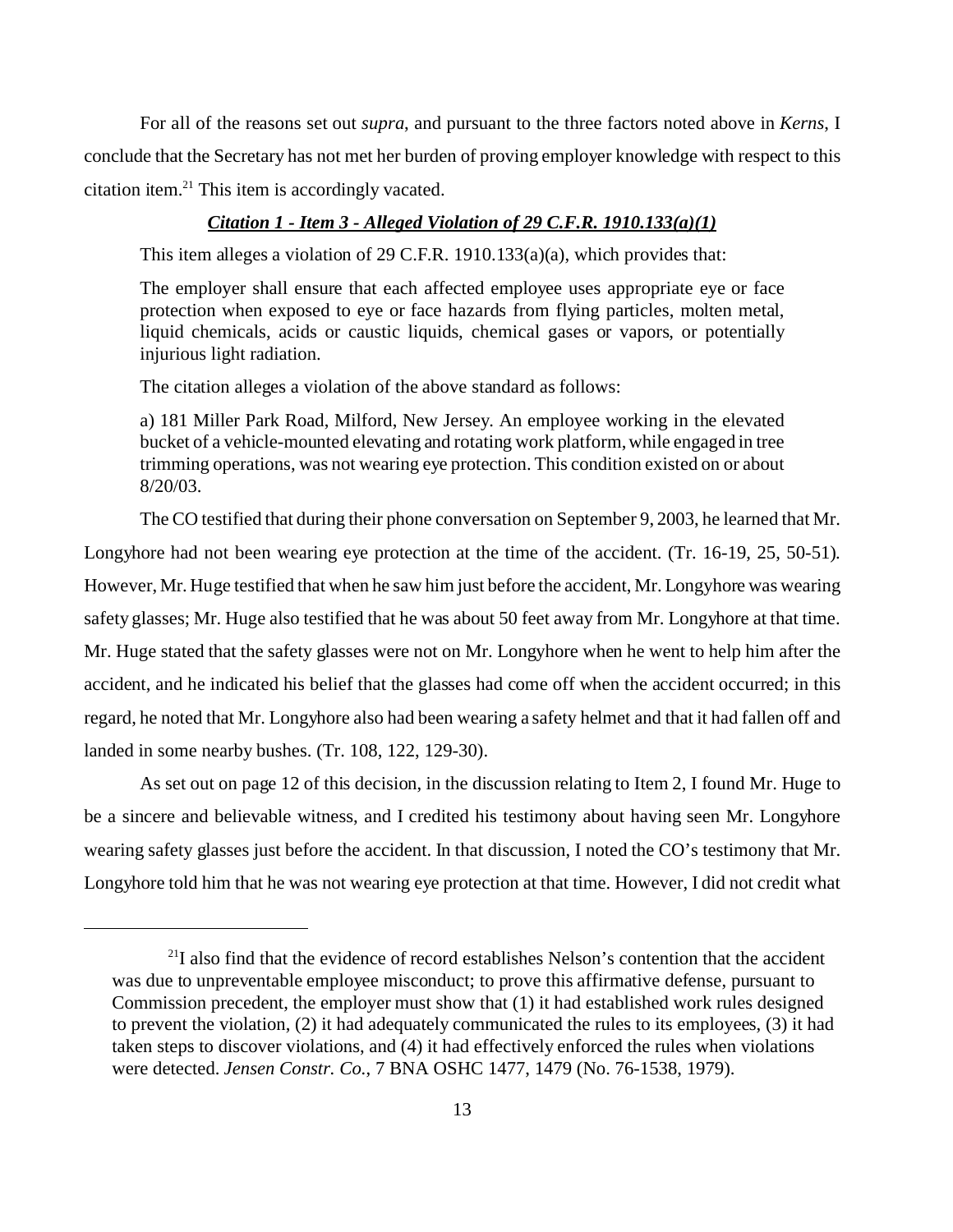Mr. Longyhore told the CO, based on the testimony of Mr. Huge and on certain statements of Foreman Blocker to the CO that contradicted what Mr. Longyhore had said. (Tr. 174-76). I also did not credit Mr. Longyhore's statements because, although he was listed as one of the Secretary's witnesses, he did not appear at the hearing, and, consequently, I was unable to observe his demeanor. (Tr. 174). Finally, in addition to his testimony set out above, Mr. Huge testified that he had worked at other sites with Mr. Longyhore and had never seen him working without safety glasses. He explained that Mr. Longyhore was blind in one eye and that his other eye was a "lazy eye." He further explained that Mr. Longyhore had always said that he had only one good eye and that he was going to keep that one. (Tr. 108-10).

For all of the foregoing reasons, I conclude Mr. Longyhore was wearing safety glasses at the time of the accident. The Secretary has not proved the alleged violation, and this item is vacated.

## *Citation 1 - Item 4 - Alleged Violation of 29 C.F.R. 1910.269(c)*

This item alleges a violation of 29 C.F.R. 1910.269(c), which provides that:

The employer shall ensure that the employee in charge conducts a job briefing with the employees involved before they start each job. The briefing shall cover at least the following: hazards associated with the job, work procedures involved, and personal protective equipment requirements.

The citation alleges a violation of the standard as follows:

a) 181 Miller Park Road, Milford, New Jersey. Employees on this site, were not provided a "JOB BRIEFING" prior to the start of work by the "employee in charge." This condition existed on or about 8/20/03.

CO Frowd testified that he learned from his telephone interviews with Nelson employees that no job briefing had been provided Mr. Longyhore at the site.<sup>22</sup> According to the CO, Mr. Longyhore told him that the foreman, Mr. Blocker, was the person in charge of the site and that he did not perform a job briefing; in addition, Mr. Blocker told the CO that in his absence, the next-highest-ranking individual, the A trimmer, would have been in charge and would have done the job briefing. (Tr. 19-25, 175-76).

Based on the above, the Secretary contends she has proved the alleged violation. However, for the reasons set out in the discussions relating to Items 2 and 3, *supra*, I have not credited the statements

<sup>&</sup>lt;sup>22</sup>The three employees the CO interviewed were Mr. Longyhore, on September 9, 2003, and Mr. Blocker and Mr. Huge, on September 12, 2003. (Tr. 16, 50-52).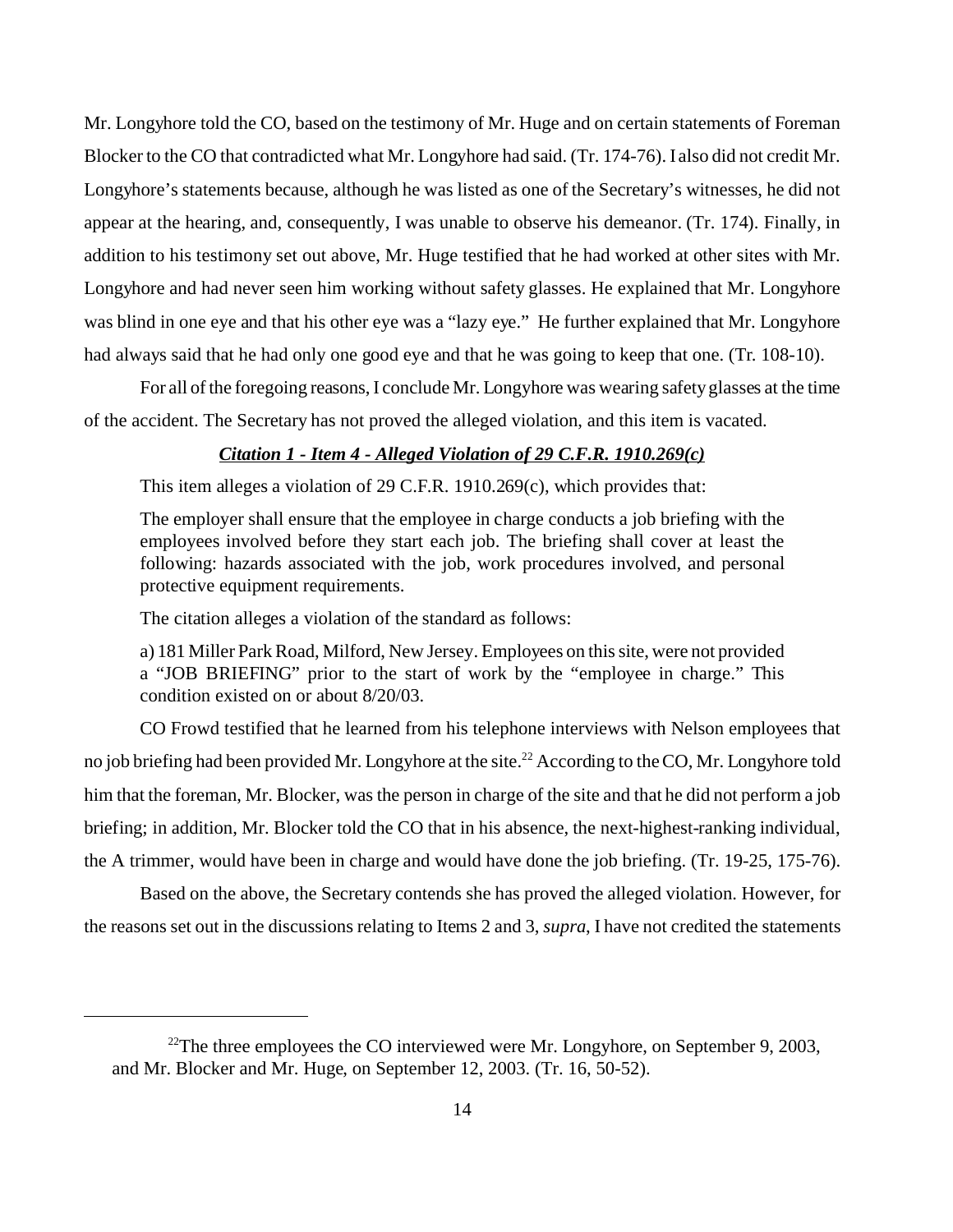Mr. Longyhore made to the CO that are contrary to other reliable evidence of record.<sup>23</sup> Moreover, the discussion pertaining to Item 2 shows that Mr. Longyhore, a B trimmer, was a crew leader at the site, that he was qualified to act in that capacity, and that, as a crew leader, he was responsible for holding the daily job briefings and the tailgate safety meetings at the site; that discussion also shows that Mr. Longyhore had been a crew leader at various sites prior to the accident and that he had signed off in that capacity on the tailgate safety meeting and daily job briefing sheets.<sup>24</sup> (Tr. 15-18, 21-22, 67-74, 97-98, 102-07, 109-13, 119-20, 125, 135-39, 147, 151-57, 168; R-C-I, R-J-N). Finally, I have noted the CO's testimony about what Mr. Blocker told him, but I conclude that the CO misunderstood what Mr. Blocker said or that Mr. Blocker misunderstood what the CO was asking.<sup>25</sup> In light of the evidence of record, I find the Secretary has failed to prove a violation of the cited standard. This item is vacated.

## *FINDINGS OF FACT AND CONCLUSIONS OF LAW*

The foregoing decision constitutes my findings of fact and conclusions of law in accordance with Federal Rule of Civil Procedure 52(a).

 $^{23}$ Besides the statements that Mr. Longyhore made noted in Items 2 and 3, he also told the CO that Mr. Blocker stopped at the site at 8:00 a.m. that morning and talked to him briefly before going on to other sites. (Tr. 17, 22). Mr. Huge, on the other hand, testified that Mr. Blocker drove by the site without stopping at about 7:50 a.m., which, according to Mr. Huge, was before Mr. Longyhore had arrived at the job site. (Tr. 102-03, 107, 122).

 $24$ This evidence is based on the testimony of Mr. Craner, Mr. Forgue, Mr. Huge and Mr. Kellar. Mr. Craner and Mr. Huge have been found credible witnesses, as set out on pages 6 and 12, respectively, of this decision. I further find that Mr. Forgue and Mr. Kellar were also credible witnesses, based on my observation of their respective demeanors as they testified.

 $^{25}$ In this regard, Mr. Huge specifically testified that it was Mr. Longyhore's responsibility to do the job briefing because he was operating the truck and that when he had worked with him at other sites Mr. Longyhore had done his own job briefings; Mr. Huge also testified that he did not recall telling the CO that he and Mr. Blocker were the qualified individuals to conduct job briefings at the site. (Tr. 103, 109-10, 124-26).